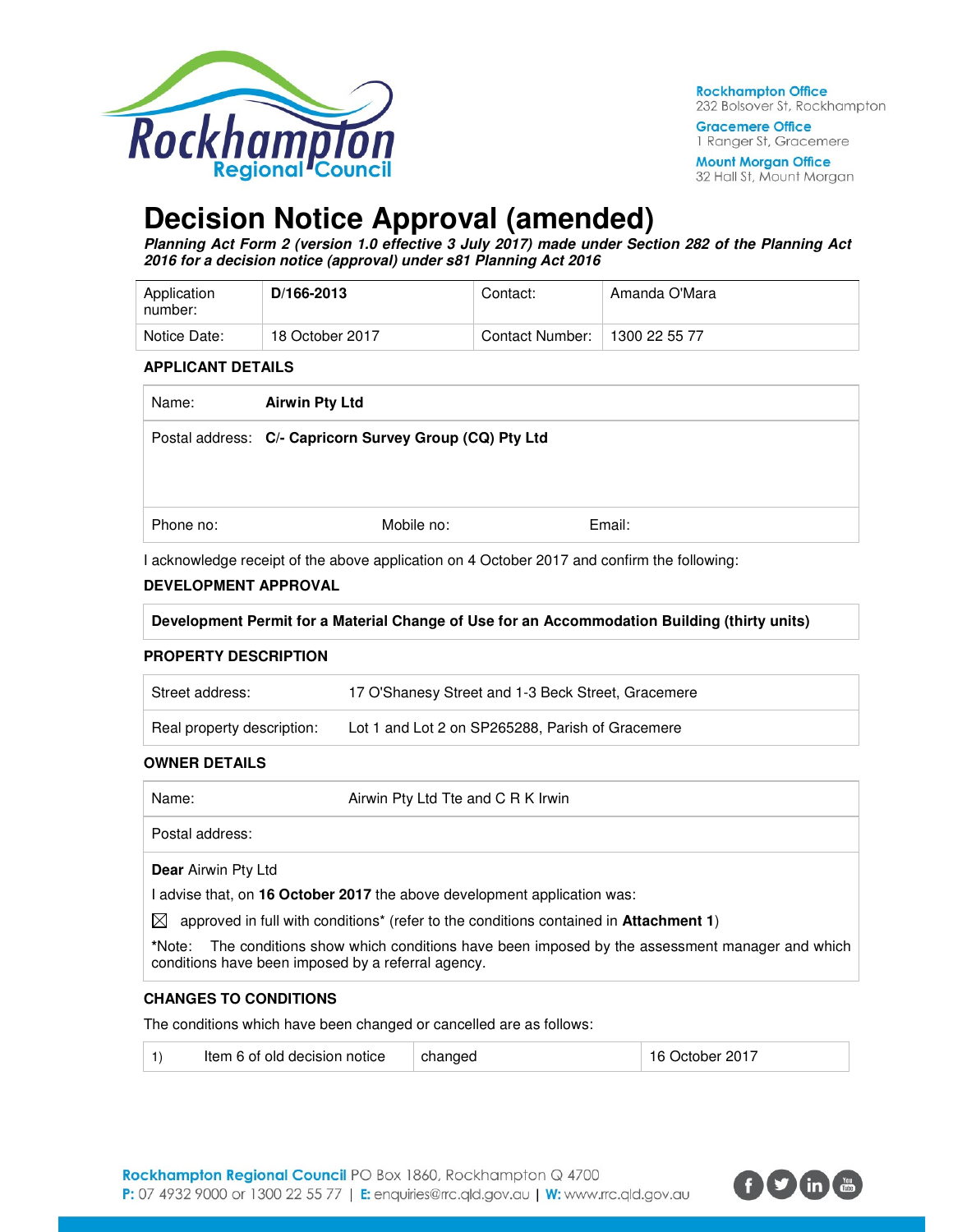## **1. DETAILS OF THE APPROVAL**

|                                                                                                                                                                            | <b>Development</b><br><b>Permit</b> | Preliminary<br>Approval |
|----------------------------------------------------------------------------------------------------------------------------------------------------------------------------|-------------------------------------|-------------------------|
| Development assessable under the planning scheme, a temporary local<br>planning instrument, a master plan or a preliminary approval which<br>includes a variation approval | $\times$                            |                         |

## **2. GROUNDS OF JUSTIFICATION OF APPROVAL DESPITE CONFLICT WITH THE PLANNING SCHEME:**

The grounds for approving the application, despite the conflict with the Planning Scheme, are:

| 1) | The proposed development is compatible with the surrounding development in relation to scale,<br>height and bulk of buildings;                                                                                                                                                     |
|----|------------------------------------------------------------------------------------------------------------------------------------------------------------------------------------------------------------------------------------------------------------------------------------|
| 2) | The proposed development has been designed to ensuring noise and light nuisance does not<br>impact onto adjoining properties;                                                                                                                                                      |
| 3) | The subject site location, being highly accessible with proximity to a State-controlled road and in<br>vicinity to the Commercial Precinct, is appropriate and suitable for the proposed use;                                                                                      |
| 4) | The proposed use does not compromise the achievements of the Desired Environmental<br>Outcomes in the Fitzroy Shire Planning Scheme 2005;                                                                                                                                          |
| 5) | Assessment of the development against the relevant planning scheme codes demonstrates that<br>the proposed development will not cause significant adverse impact on the surrounding natural<br>environment, built environment, infrastructure, or local character and amenity; and |
| 6) | The proposed development does not compromise relevant State Planning Policies.                                                                                                                                                                                                     |

#### **3. CONDITIONS**

This approval is subject to the conditions in Attachment 1.

#### **4. FURTHER DEVELOPMENT PERMITS REQUIRED**

Please be advised that the following development permits are required to be obtained before the development can be carried out:

| Type of development permit<br>required               | Subject of the required development permit                                                     |
|------------------------------------------------------|------------------------------------------------------------------------------------------------|
| <b>Operational Works</b>                             | Road Works<br><b>Access and Parking Works</b><br>Water Works<br>Stormwater Works<br>Site Works |
| <b>Building Works</b><br>Plumbing and Drainage Works |                                                                                                |

#### **5. SUBMISSIONS**

Properly made submissions were made in relation to the application.

There were 2 properly made submissions received from the following submitter(s):

| Name of principal submitter | <b>Residential or business address</b> | <b>Electronic address (if</b><br>provided) |
|-----------------------------|----------------------------------------|--------------------------------------------|
| 1. LJ Adams                 | 1a Beck Street, Gracemere QLD 4702     |                                            |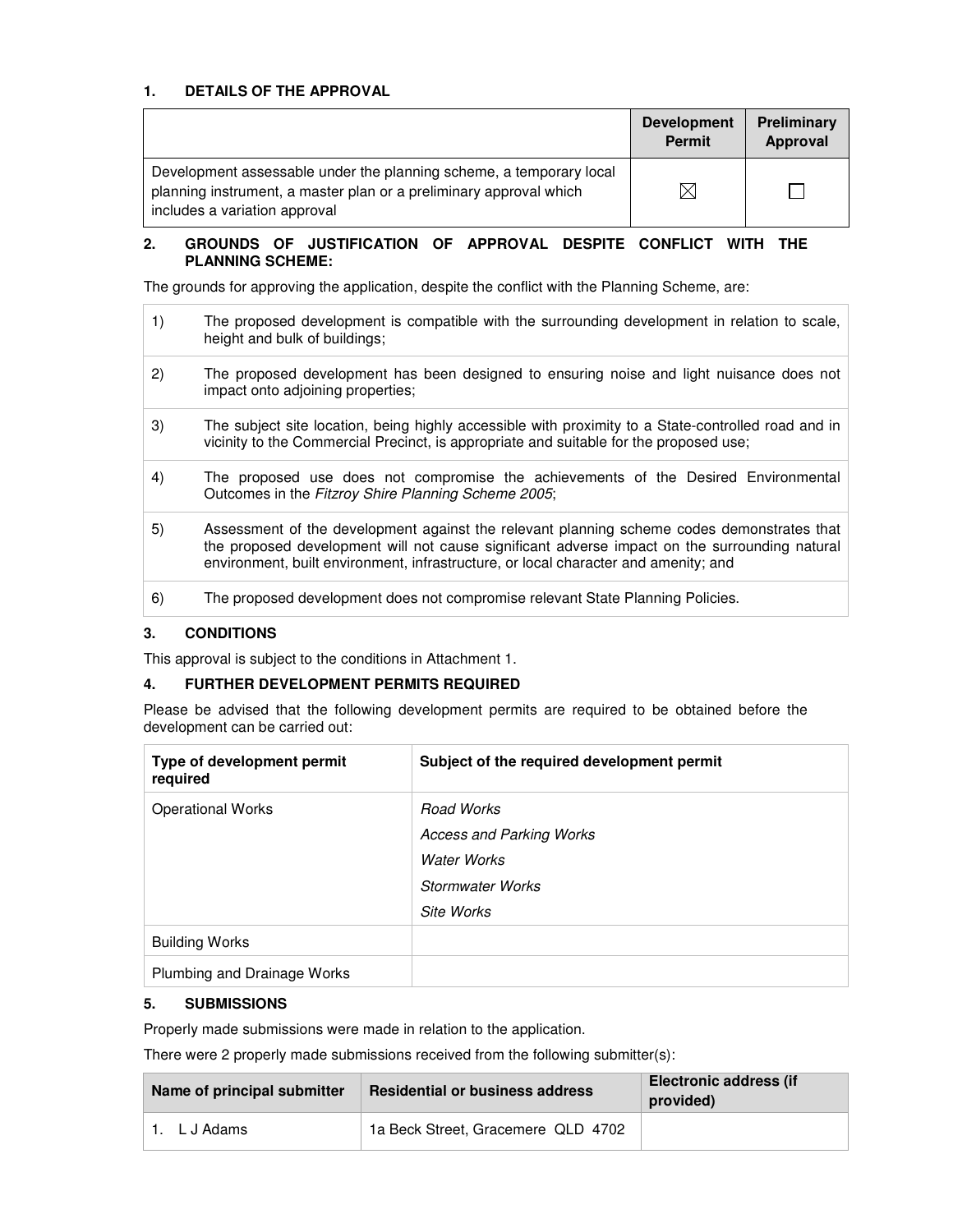| Name of principal submitter                                 | <b>Residential or business address</b> | Electronic address (if<br>provided) |
|-------------------------------------------------------------|----------------------------------------|-------------------------------------|
| 2. Kerry Connolly Howard<br>Lawyers C/- Troy<br>Krahenbring | PO Box 1357, Rockhampton QLD<br>4702   |                                     |

# **6. REFERRAL AGENCIES** NIL

#### **7. THE APPROVED PLANS**

#### **The approved development must be completed and maintained generally in accordance with the approved drawings and documents:**

| <b>Plan/Document Name</b>                              | <b>Plan Number</b> | <b>Dated</b>  |
|--------------------------------------------------------|--------------------|---------------|
| Lower Floor Plan                                       | 041212-01          | Undated       |
| Upper Floor Plan                                       | 041212-02          | Undated       |
| Upper Floor Plan/Lower Floor Plan                      | 041212-03          | Undated       |
| Units                                                  | 041212-04          | Undated       |
| Overall Elevation 3 / Overall Elevation 1              | 041212-05          | Undated       |
| Part Overall Elevation 4 / Part Overall<br>Elevation 2 | 041212-06          | Undated       |
| Projected Floor Area plus Car Park                     | 041212-07          | Undated       |
| Proposal Plan                                          | 970-2, Revision A  | 1 August 2013 |
| Site Levels                                            | 970-3, Revision A  | 1 August 2013 |
| Site Slopes                                            | 970-4, Revision A  | 1 August 2013 |
| Preliminary InfrastructureDetails                      | 970-5, Revision A  | 1 August 2013 |
| Storm Water Management Water Quality                   | 970-8, Revision A  | 1 August 2013 |
| Material Change of Use (Motel Complex)                 | 5864-01-MCU Rev A  | 25 April 2013 |

# **8. CURRENCY PERIOD FOR THE APPROVAL (S.85)**

The currency period of this approval lapses on 27 November 2021.

# **9. STATEMENT OF REASONS**

| Description of the<br>development      | The proposed development is for a Material Change of Use for an<br>Accommodation Building (thirty units)        |  |  |  |
|----------------------------------------|-----------------------------------------------------------------------------------------------------------------|--|--|--|
| <b>Assessment</b><br><b>Benchmarks</b> | The proposed development was assessed against the following assessment<br>benchmarks:                           |  |  |  |
|                                        | Town Zone Code - Residential Precinct:<br>$\bullet$                                                             |  |  |  |
|                                        | Residential Accommodation Code; and<br>$\bullet$                                                                |  |  |  |
|                                        | The consistency of the approval with the current laws and policies<br>$\bullet$<br>applying to the development. |  |  |  |
| <b>Relevant Matters</b>                | The proposed development was assessed against the following relevant<br>matters:                                |  |  |  |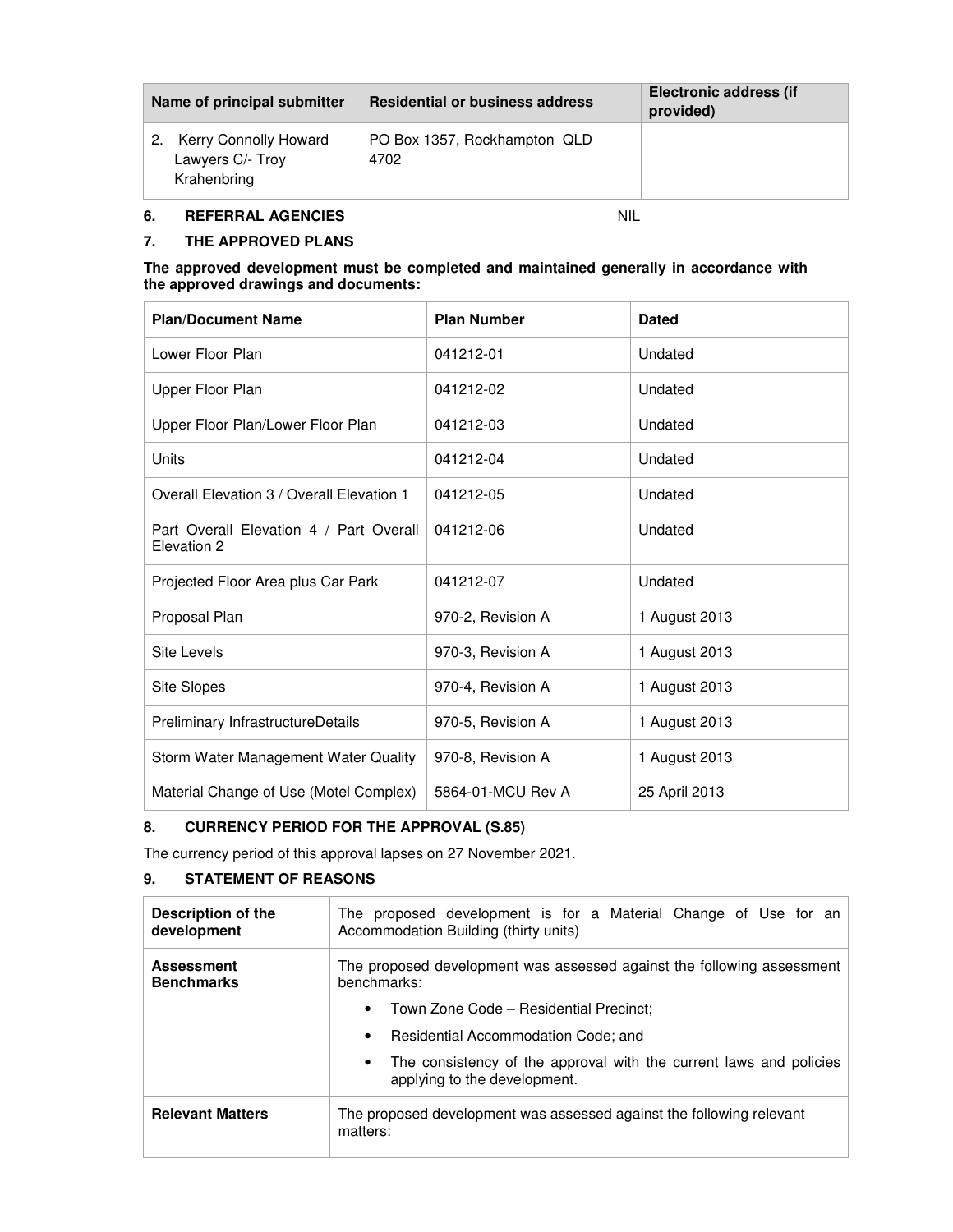| Assessment of the development against the relevant planning<br>$\bullet$<br>scheme codes, demonstrates that the proposed development will not<br>cause significant adverse impacts on the surrounding natural<br>environment, built environment and infrastructure, community<br>facilities, or local character and amenity; |
|------------------------------------------------------------------------------------------------------------------------------------------------------------------------------------------------------------------------------------------------------------------------------------------------------------------------------|
| The proposed use does not compromise the achievements of the<br>Desired Environmental Outcomes in the Fitzroy Shire Planning<br>Scheme 2005; and                                                                                                                                                                             |
| The proposal is considered to be in keeping with the current planning<br>$\bullet$<br>scheme and policies relevant to the development.                                                                                                                                                                                       |

## **10. RIGHTS OF APPEAL**

The rights of an applicant to appeal to a tribunal or the Planning and Environment Court against a decision about a development application are set out in chapter 6, part 1 of the Planning Act 2016. For particular applications, there may also be a right to make an application for a declaration by a tribunal (see chapter 6, part 2 of the Planning Act 2016).

#### Appeal by an applicant

An applicant for a development application may appeal to the Planning and Environment Court against the following:

- the refusal of all or part of the development application
- a provision of the development approval
- the decision to give a preliminary approval when a development permit was applied for
- a deemed refusal of the development application.

An applicant may also have a right to appeal to the Development tribunal. For more information, see schedule 1 of the Planning Act 2016.

#### Appeal by a submitter

A submitter for a development application may appeal to the Planning and Environment Court against:

- any part of the development application for the development approval that required impact assessment
- a variation request.

The timeframes for starting an appeal in the Planning and Environment Court are set out in section 229 of the Planning Act 2016.

**Attachment 2** is an extract from the Planning Act 2016 that sets down the applicant's appeal rights and the appeal rights of a submitter.

#### **11. WHEN THE DEVELOPMENT APPROVAL TAKES EFFECT**

This development approval takes effect:

From the time the decision notice is given – if there is no submitter and the applicant does not appeal the decision to the court.

Or

When the submitter's appeal period ends  $-$  if there is a submitter and the applicant does not appeal the decision to the court.

Or

Subject to the decision of the court, when the appeal is finally decided – if an appeal is made to the court.

This approval will lapse unless substantially commenced within the above stated relevant periods (refer to sections 85 of Planning Act 2016 for further details).

## **12. ORIGINAL DECISION ASSESSMENT MANAGER**

| Name: | Erin McCabe                      | Date: | 27 November 2013 |
|-------|----------------------------------|-------|------------------|
|       | <b>ACTING OPERATIONS MANAGER</b> |       |                  |
|       | <b>DEVELOPMENT ASSESSMENT</b>    |       |                  |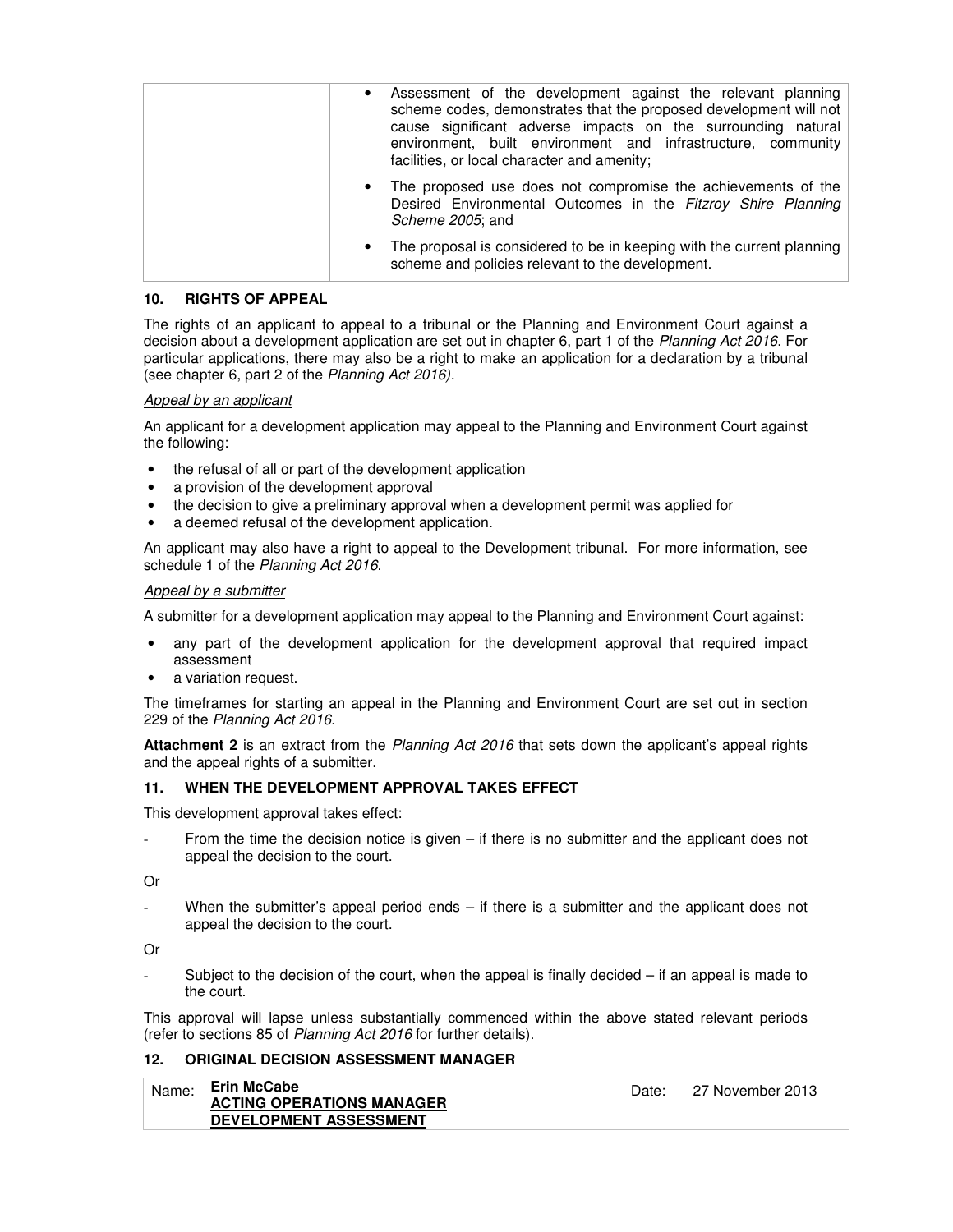## **13. ASSESSMENT MANAGER**

| Name: | Tarnya Fitzgibbon<br><b>COORDINATOR</b> | Signature: | Date: | 18 October 2017 |
|-------|-----------------------------------------|------------|-------|-----------------|
|       | <b>DEVELOPMENT ASSESSMENT</b>           |            |       |                 |

# **Attachment 1 – Conditions of the approval**

**Part 1 – Conditions imposed by the assessment manager [Note: where a condition is imposed** about infrastructure under Chapter 4 of the Planning Act 2016, the relevant provision of the Act under which this condition was imposed must be specified.]

**Attachment 2—Extract on appeal rights**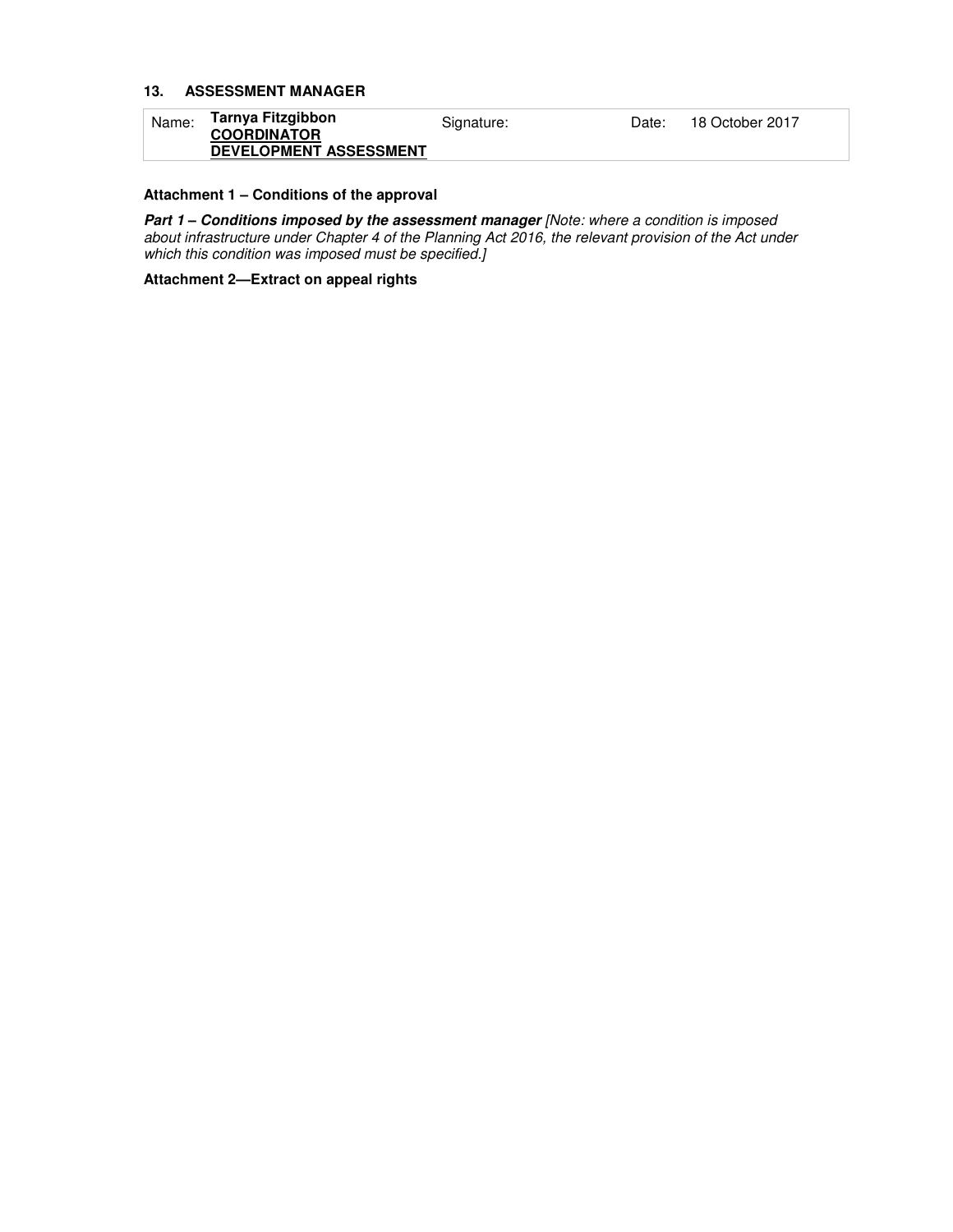

# **Attachment 1 – Part 1**

# **Rockhampton Regional Council Conditions**

PLANNING ACT 2016

# 1.0 ADMINISTRATION

- 1.1 The Developer is responsible for ensuring compliance with this approval and the Conditions of the approval by an employee, agent, contractor or invitee of the Developer.
- 1.2 Where these Conditions refer to "Council" in relation to requiring Council to approve or to be satisfied as to any matter, or conferring on the Council a function, power or discretion, that role of the Council may be fulfilled in whole or in part by a delegate appointed for that purpose by the Council.
- 1.3 All conditions of this approval must be undertaken and completed to the satisfaction of Council, at no cost to Council.
- 1.4 All conditions, works, or requirements of this approval must be undertaken and completed prior to the issue of the commencement of use, unless otherwise stated.
- 1.5 Where applicable, infrastructure requirements of this approval must be contributed to the relevant authorities, at no cost to Council prior, to the issue of the Commencement of Use, unless otherwise stated.
- 1.6 The following further Development Permits must be obtained prior to the commencement of any works associated with its purposes:
	- 1.6.1 Operational Works:
		- (i) Road Works;
		- (ii) Access and Parking Works;
		- (iii) Water Works;
		- (iv) Stormwater Works; and
		- (v) Site Works.
	- 1.6.2 Plumbing and Drainage Works; and
	- 1.6.3 Building Works.
- 1.7 Unless otherwise stated, all works must be designed, constructed and maintained in accordance with the relevant Council policies, guidelines and standards.
- 1.8 All engineering drawings/specifications, design and construction works must comply with the requirements of the relevant Australian Standards and must be approved, supervised and certified by a Registered Professional Engineer of Queensland.
- 1.9 The survey plan associated with the Development Permit for Reconfiguring a Lot (D167/2013) over Lot 2 on RP613038 and Lot 280 on LN166 must be registered with the Titles Office prior to the issue of any Development Permit for Operational Works associated with this approval.

## 2.0 APPROVED PLANS AND DOCUMENTS

2.1 The approved development must be completed and maintained generally in accordance with the approved plans and documents, except where amended by the conditions of this permit: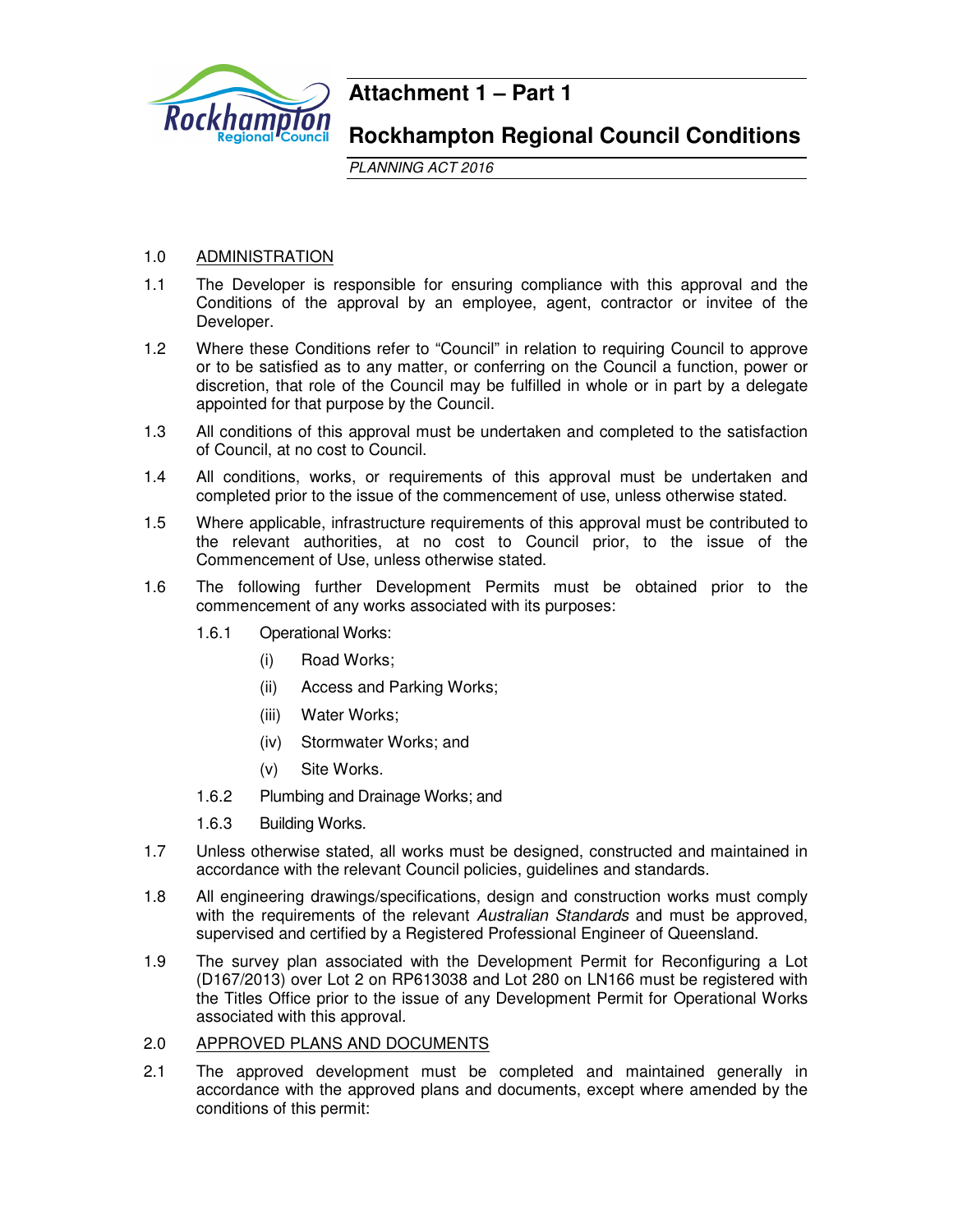| <b>Plan/Document Name</b>                                   | <b>Plan/Document Reference</b> | Dated         |
|-------------------------------------------------------------|--------------------------------|---------------|
| Lower Floor Plan                                            | 041212-01                      | Undated       |
| Upper Floor Plan                                            | 041212-02                      | Undated       |
| Units                                                       | 041212-04                      | Undated       |
| Upper Floor Plan/Lower Floor<br>Plan                        | 041212-03                      | Undated       |
| <b>Overall Elevation 3/Overall</b><br>Elevation 1           | 041212-05                      | Undated       |
| Part Overall Elevation 4/Part<br><b>Overall Elevation 2</b> | 041212-06                      | Undated       |
| Projected Floor Area plus Car<br>Park                       | 041212-07                      | Undated       |
| Proposal Plan                                               | 970-2, Revision A              | 1 August 2013 |
| <b>Site Levels</b>                                          | 970-3, Revision A              | 1 August 2013 |
| <b>Site Slopes</b>                                          | 970-4, Revision A              | 1 August 2013 |
| <b>Preliminary Infrastructure Details</b>                   | 970-5, Revision A              | 1 August 2013 |
| Storm Water Management<br><b>Water Quality</b>              | 970-8, Revision A              | 1 August 2013 |
| Material Change of Use (Motel<br>Complex)                   | 5864-01-MCU Rev A              | 25 April 2013 |

- 2.2 Where there is any conflict between the conditions of this approval and the details shown on the approved plans and documents, the conditions of approval must prevail.
- 2.3 Where conditions require the above plans or documents to be amended, the revised document(s) must be submitted for approval by Council prior to the submission of a Development Application for Operational Works.
- 3.0 ROAD WORKS
- 3.1 A Development Permit for Operational Works (road works) must be obtained prior to the commencement of any road works on the site.
- 3.2 All works must be designed and constructed in accordance with the approved plans (refer to condition 2.1), Capricorn Municipal Development Guidelines, relevant Australian Standards and the provisions of a Development Permit for Operational Works (road works).
- 3.3 Traffic signs and pavement markings must be provided in accordance with the Manual of Uniform Traffic Control Devices – Queensland. Where necessary, existing traffic signs and pavement markings must be modified in accordance with the Manual of Uniform Traffic Control Devices – Queensland.
- 4.0 ACCESS AND PARKING WORKS
- 4.1 A Development Permit for Operational Works (access and parking works) must be obtained prior to the commencement of any access and parking works on the site.
- 4.2 All works must be designed and constructed in accordance with the approved plans (refer to condition 2.1), Capricorn Municipal Development Guidelines, Australian Standard AS2890 "Parking Facilities" and the provisions of a Development Permit for Operational Works (access and parking works).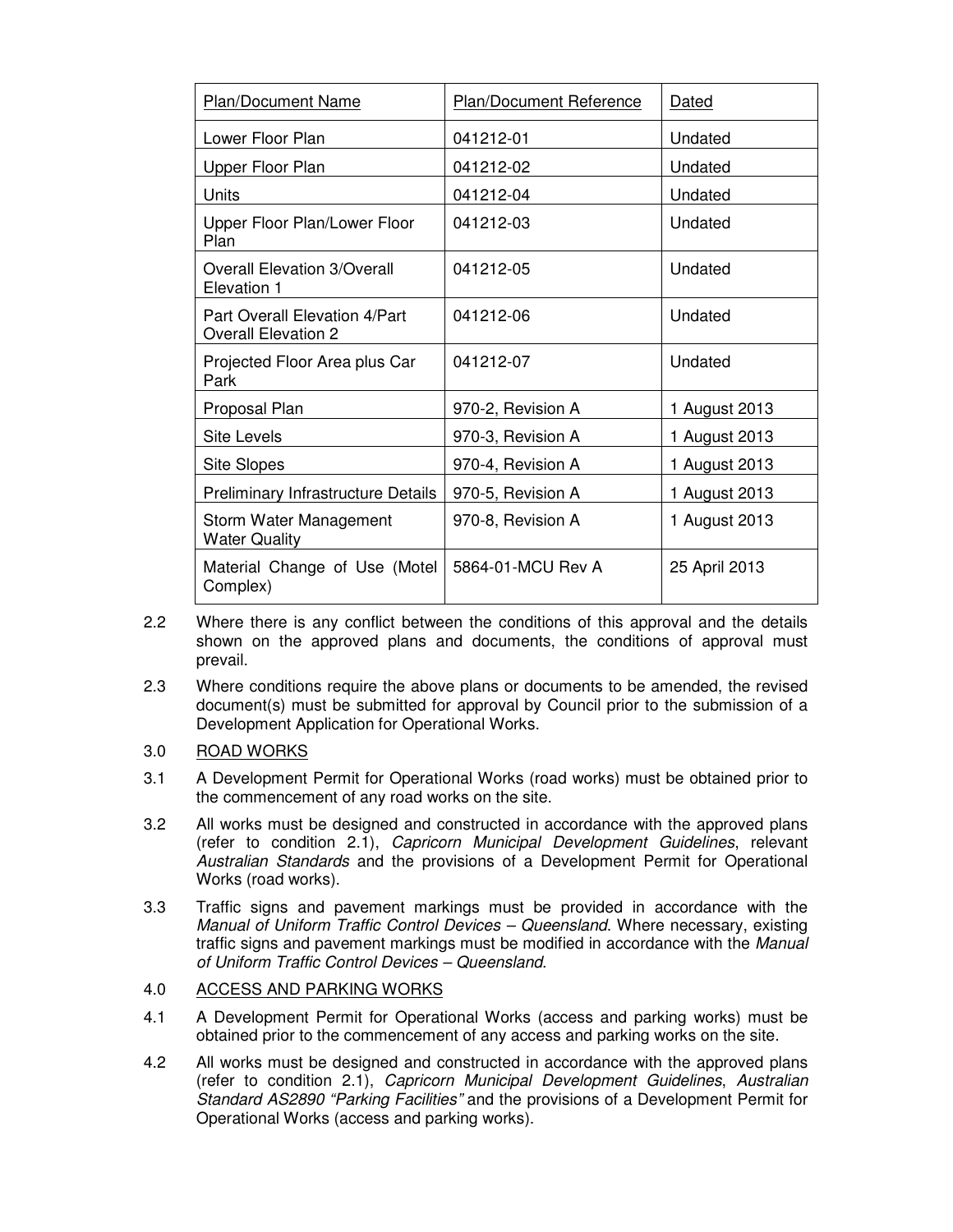4.3 The development must provide thirty–two (32) on-site parking spaces including two (2) universal access parking spaces and two (2) bus parking spaces.

# 5.0 SEWERAGE WORKS

- 5.1 All works must be designed and constructed in accordance with the approved plans (refer to condition 2.1), Capricorn Municipal Development Guidelines, Water Supply (Safety and Reliability) Act, and the Plumbing and Drainage.
- 5.2 The development must be connected to Council's reticulated sewerage network.
- 5.3 The existing sewerage connection point(s) must be disconnected.
- 5.4 A new sewerage connection point(s) must be provided at the sewerage access chamber within the site.
- 5.5 All works must be undertaken in accordance with a Council Building Over/Adjacent to Local Government Sewerage Infrastructure Policy.
- 5.6 Easements must be provided over all sewerage infrastructure located within private property. The easement location(s) and width(s) must be in accordance with the requirements of the Capricorn Municipal Development Guidelines.
- 5.7 The finished sewerage access chamber surface must be at a sufficient level to avoid ponding of stormwater above the top of the chamber. A heavy duty trafficable lid must be provided in the trafficable area.
- 5.8 Sewer connections located within trafficable areas must be raised or lowered to suit the finished surface levels and must be provided with trafficable lids.

# 6.0 WATER WORKS

- 6.1 A Development Permit for Operational Works (water works) must be obtained prior to the commencement of any water works on the site.
- 6.2 All works must be designed and constructed in accordance with the approved plans (refer to condition 2.1), Capricorn Municipal Development Guidelines, Water Supply (Safety and Reliability) Act, the Plumbing and Drainage Act and the provisions of a Development Permit for Operational Works (Water Works).
- 6.3 The development must be connected to Council's reticulated water network.
- 6.4 Existing 100 millimetre diameter water main within the Service Road and 150 millimetre diameter water main within the O'Shanesy Street Road reserve must be inter-connected.
- 6.5 The existing water connection point(s) in the service road road reserve must be retained and upgraded, if necessary, to service the development.
- 6.6 Water meter boxes located within trafficable areas must be raised or lowered to suit the finished surface level and must be provided with heavy duty trafficable lids.
- 6.7 Adequate fire fighting protection must be provided from the existing hydrant within the service road road reserve and on-site fire fighting equipment for the proposed development, in accordance with the relevant Australian Standard(s).

# 7.0 PLUMBING AND DRAINAGE WORKS

- 7.1 Alteration, relocation, construction or disconnection of internal sanitary drainage works associated with the existing building must be in accordance with regulated work under the Plumbing and Drainage Act and Council's Plumbing and Drainage Policy.
- 7.2 Sewerage trade waste permits must be obtained for the discharge of any nondomestic waste into Council's sewerage reticulation. Arrester traps must be provided where commercial or non-domestic waste water is proposed to be discharged into the system.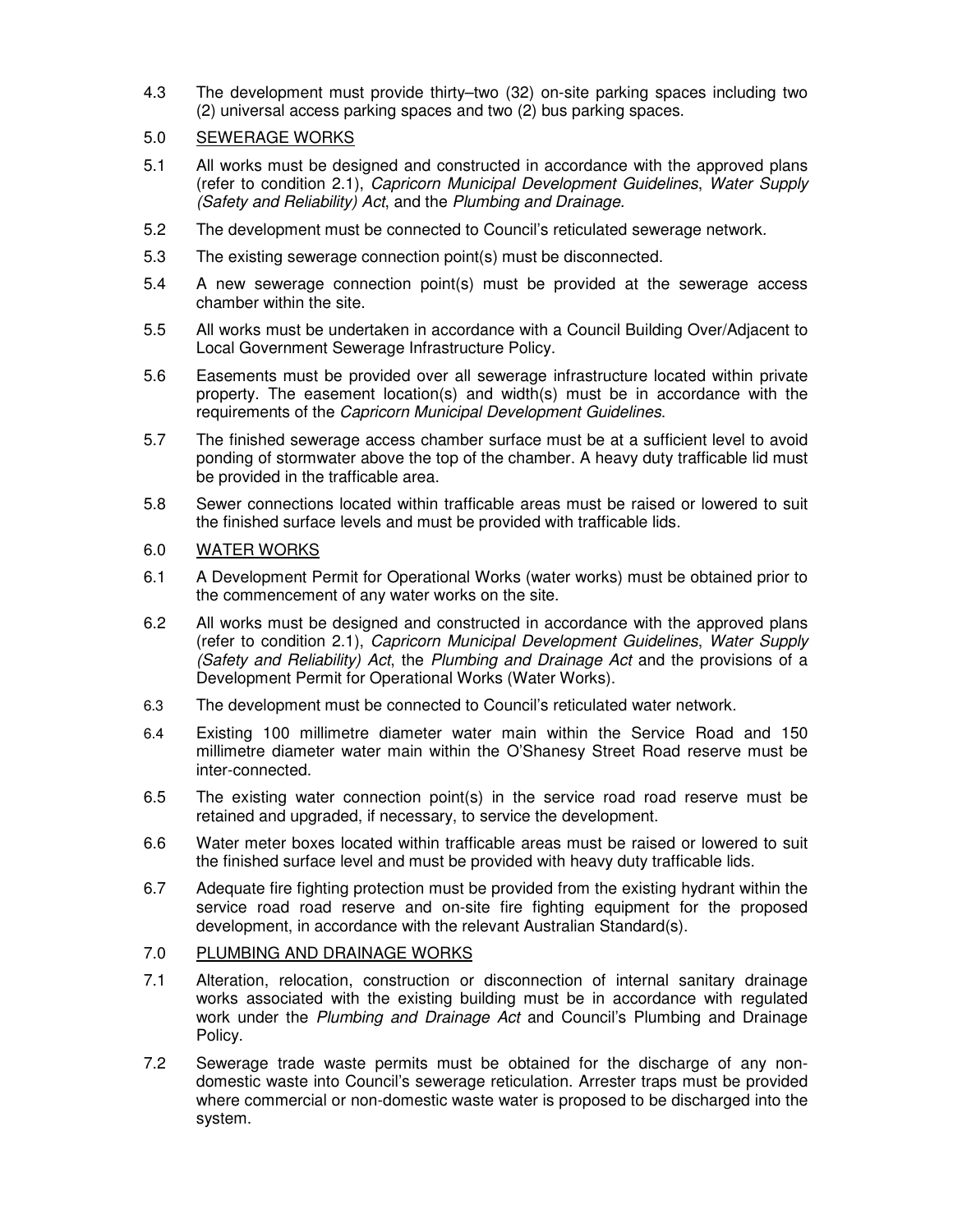7.3 Hoses must be provided at the refuse container area, and washdown must be drained to the sewer in accordance with a Development Permit for plumbing and drainage works and a Sewerage Trade Waste Permit.

# 8.0 STORMWATER WORKS

- 8.1 A Development Permit for Operational Works (stormwater works) must be obtained prior to the commencement of any stormwater works on the site.
- 8.2 All stormwater drainage works must be designed and constructed in accordance with the approved plans (refer to condition 2.1), Queensland Urban Drainage Manual, Capricorn Municipal Development Guidelines, sound engineering practice and the provisions of a Development Permit for Operational Works (stormwater works).
- 8.3 All stormwater must drain to a demonstrated lawful point of discharge and must not adversely affect adjoining land or infrastructure by way of blocking, altering or diverting existing stormwater runoff patterns or have the potential to cause damage to other infrastructure.
- 8.4 Any application for a Development Permit for Operational Works (stormwater works) must include an assessment of how the development meets the water quality objectives of the State Planning Policy 4/10 – Healthy Waters.
- 8.5 The proposed development must not increase peak stormwater runoff for a selected range of storm events up to and including the one in one hundred year storm event (100 year Average Recurrence Interval) for the post development condition.

# 9.0 SITE WORKS

- 9.1 A Development Permit for Operational Works (site works) must be obtained prior to the commencement of any site works.
- 9.2 Any application for a Development Permit for Operational Works (site works) must be accompanied by an earthworks' plan which clearly identifies the following:
	- 9.2.1 the location of cut and/or fill;
	- 9.2.2 the type of fill to be used and the manner in which it is to be compacted;
	- 9.2.3 the quantum of fill to be deposited or removed and finished cut and/or fill levels;
	- 9.2.4 details of any proposed access routes to the site which are intended to be used to transport fill to or from the site; and
	- 9.2.5 the maintenance of access roads to and from the site so that they are free of all cut and/or fill material and cleaned as necessary.
- 9.3 All earthworks must be undertaken in accordance with Australian Standard AS3798 "Guidelines on Earthworks for Commercial and Residential Developments".
- 9.4 Site works must be constructed such that they do not, at any time, in any way restrict, impair or change the natural flow of runoff water, or cause a nuisance or worsening to adjoining properties or infrastructure.
- 9.5 All site works must be undertaken to ensure that there is:
	- 9.5.1 no increase in upstream or downstream flood levels for all levels of immunity up to Q100;
	- 9.5.2 no increase in velocity profiles, for which no remedy exists to prevent erosion and/or scouring. In the event that modelling shows non-compliance with the above, works must be undertaken within the system to satisfy the above criteria for development; and
	- 9.5.3 a lawful point of discharge to which the developed flows from the land drain. Easements will be required over any other land to accommodate the flows.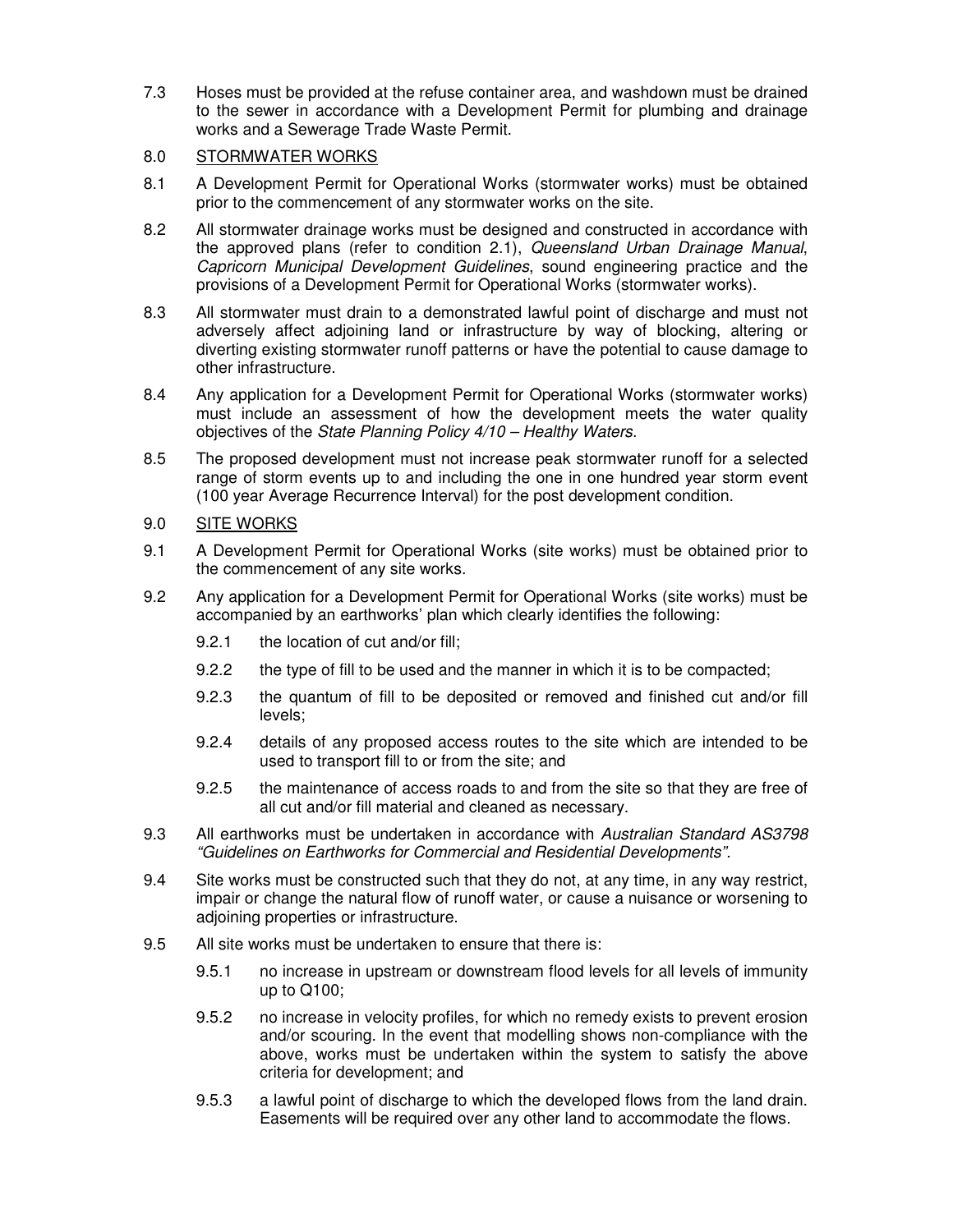- 9.6 The site must be filled so that it has a minimum level of 17.4 metres Australian Height Datum.
- 9.7 Any vegetation cleared or removed must be:
	- (i) mulched on-site and utilised on-site for landscaping purposes, in accordance with the landscaping plan approved by Council; or
	- (ii) removed for disposal at a location approved by Council;

within sixty (60) days of clearing. Any vegetation removed must not be burnt.

# 10.0 BUILDING WORKS

- 12.2 All external elements, such as air conditioners, must be adequately screened from public view, to Council's satisfaction. Noise from any external elements, such as air conditioners, must not exceed five (5) decibels (A) above the background ambient noise level, measured at the boundaries of the subject site.
- 12.3 Any lighting devices associated with the development, such as sensory lighting, must be positioned on the site and shielded so as not to cause glare or other nuisance to nearby residents and motorists. Night lighting must be designed, constructed and operated in accordance with 'Australian Standard AS4282 "Control of the obtrusive effects of outdoor lighting".
- 10.1 All structures must maintain a clearance of two (2) metres to any sewerage infrastructure.
- 10.2 The existing dwelling on Lot 2 on RP613038 must be demolished.
- 10.3 The minimum finished floor level for all habitable rooms must be 17.7 metres Australia Height Datum.

# 11.0 LANDSCAPING WORKS

- 11.1 Landscaping must be provided generally in accordance with the approved plans (refer to condition 2.1).
- 11.2 The landscaped areas must be subject to an ongoing maintenance and replanting programme (if necessary).
- 12.0 ELECTRICITY AND TELECOMMUNICATIONS
- 12.1 Underground electricity and telecommunication connections must be provided to the development to the requirements of the relevant authority, prior to the commencement of the use.

# 13.0 ASSET MANAGEMENT

- 13.1 Any alteration necessary to electricity, telephone, water mains, sewerage mains, and/or public utility installations resulting from the development or in connection with the development, must be at full cost to the Developer.
- 13.2 Any damage to existing kerb and channel, pathway or roadway (including removal of concrete slurry from public land, pathway, roads, kerb and channel and stormwater gullies and drainage lines) which may occur during any works carried out in association with the approved development must be repaired. This must include the reinstatement of the existing traffic signs and pavement markings which may have been removed.
- 13.3 'As constructed' information pertaining to assets to be handed over to Council and those which may have an impact on Council's existing and future assets must be provided prior to the commencement of use. This information must be provided in accordance with the Manual for Submission of Digital As Constructed Information.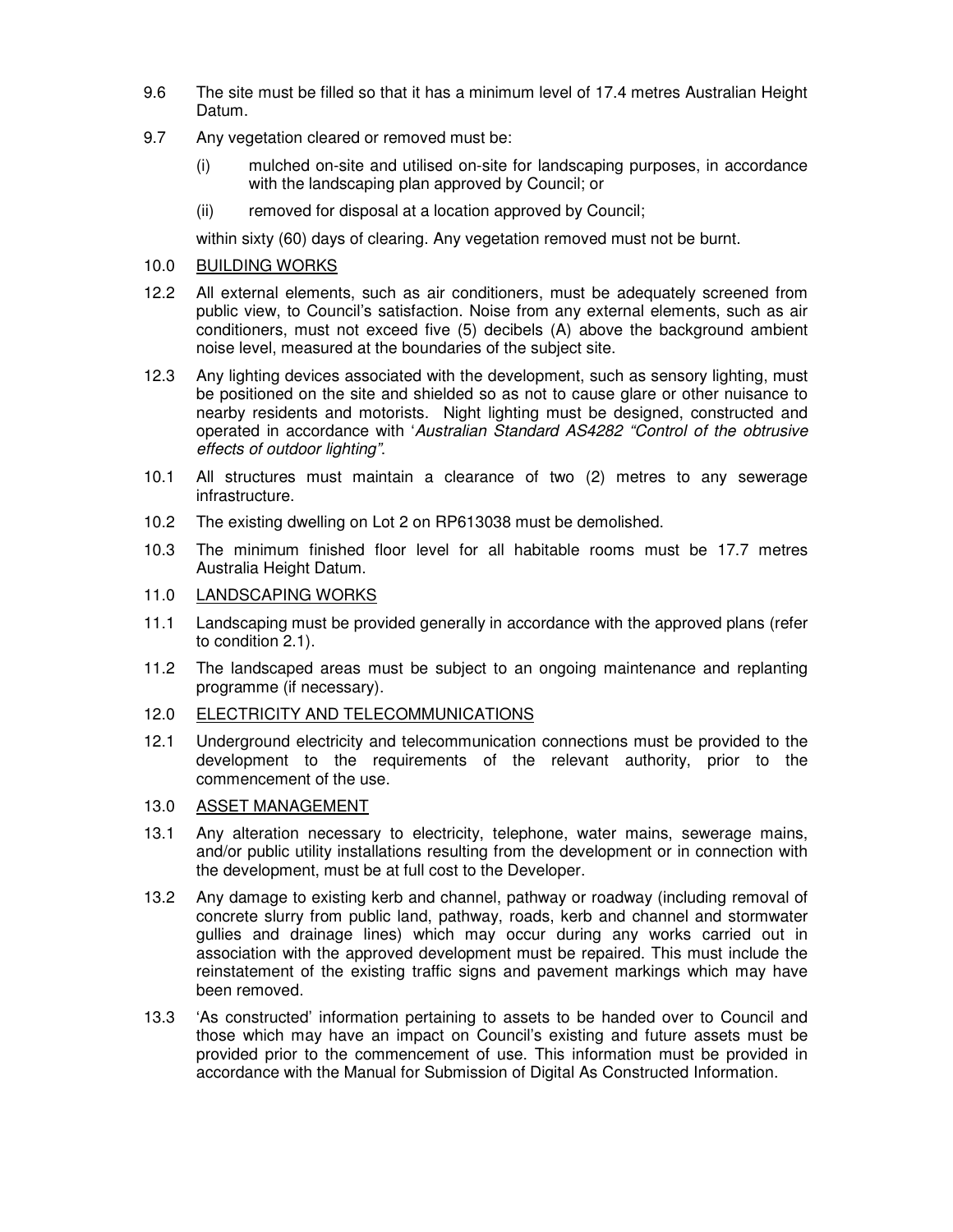## 14.0 ENVIRONMENTAL

- 14.1 Any application for a Development Permit for Operational Works must be accompanied by a detailed Environmental Management Plan, which addresses, but is not limited to, the following matters:
	- (i) water quality and drainage;
	- (ii) erosion and silt/sedimentation management;
	- (iii) acid sulphate soils;
	- (iv) fauna management;
	- (v) vegetation management and clearing;
	- (vi) top soil management;
	- (vii) interim drainage plan during construction;
	- (viii) construction programme;
	- (ix) geotechnical issues;
	- (x) weed control;
	- (xi) bushfire management;
	- (xii) emergency vehicle access;
	- (xiii) noise and dust suppression; and
	- (xiv) waste management.
- 14.2 Any application for a Development Permit for Operational Works must be accompanied by an Erosion and Sediment Control Plan which addresses, but is not limited to, the following:
	- (i) objectives;
	- (ii) site location / topography;
	- (iii) vegetation;
	- (iv) site drainage;
	- (v) soils;
	- (vi) erosion susceptibility;
	- (vii) erosion risk;
	- (viii) concept;
	- (ix) design; and
	- (x) implementation, for the construction and post construction phases of work.
- 14.3 The Environmental Management Plan approved as part of a Development Permit for Operational Works must be part of the contract documentation for the development works.
- 14.4 The Erosion Control and Stormwater Control Management Plan must be implemented and maintained on-site for the duration of the works, and until all exposed soil areas are permanently stabilised (for example, turfed, hydromulched, concreted, landscaped). The Erosion Control and Stormwater Control Management Plan must be available on-site for inspection by Council Officers during those works.

# 15.0 OPERATING PROCEDURES

15.1 All construction materials, waste, waste skips, machinery and contractors' vehicles must be located and stored or parked within the site. No storage of materials, parking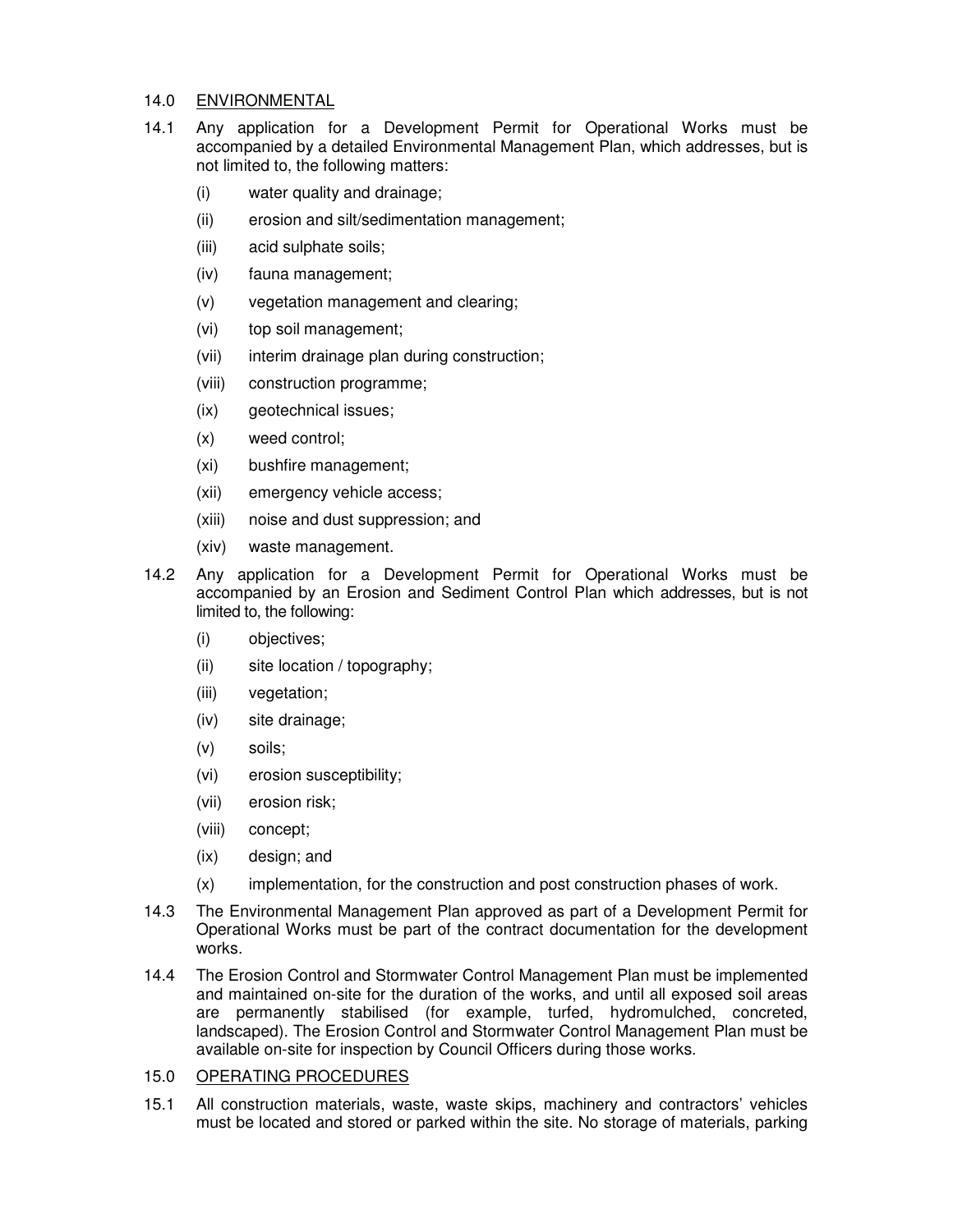of construction machinery or contractors' vehicles will be permitted in O'Shanesy Street and Beck Street.

- 18.3 All waste storage areas must be:
	- 18.3.1 surrounded by at least a 1.8 metre high fence that obstructs from view the contents of the bin compound from any public place;
	- 18.3.2 of a minimum size to accommodate two (2) by three (3) cubic metre commercial type bins;
	- 18.3.3 kept in a clean, tidy condition;
	- 18.3.4 located at least three (3) metres away from any road frontage; and
	- 18.3.5 in accordance with Environmental Protection (Waste Management) Regulations.

## ADVISORY NOTES

#### NOTE 1. Aboriginal Cultural Heritage

It is advised that under Section 23 of the Aboriginal Cultural Heritage Act 2003, a person who carries out an activity must take all reasonable and practicable measures to ensure the activity does not harm Aboriginal Cultural Heritage (the "cultural heritage duty of care"). Maximum penalties for breaching the duty of care are listed in the Aboriginal Cultural Heritage legislation. The information on Aboriginal Cultural Heritage is available on the Department of Aboriginal and Torres Straight Islander and Multicultural Affairs website www.datsima.qld.gov.au

#### NOTE 2. Asbestos Removal

Any demolition and/or removal works involving asbestos materials must be undertaken in accordance with the requirements of the Workplace Health and Safety legislation and Public Health Act 2005.

#### NOTE 3. General Environmental Duty

General environmental duty under the *Environmental Protection Act* prohibits unlawful environmental nuisance caused by noise, aerosols, particles dust, ash, fumes, light, odour or smoke beyond the boundaries of the property during all stages of the development including earthworks, construction and operation.

#### NOTE 4. General Safety Of Public During Construction

The Workplace Health and Safety Act and Manual of Uniform Traffic Control Devices must be complied with in carrying out any construction works, and to ensure safe traffic control and safe public access in respect of works being constructed on a road.

## NOTE 5. Adopted Infrastructure Charges Notice

This application is subject to infrastructure contributions in accordance with Council policies. The contributions are presented on an Adopted Infrastructure Charges Notice which has been supplied with this Decision Notice.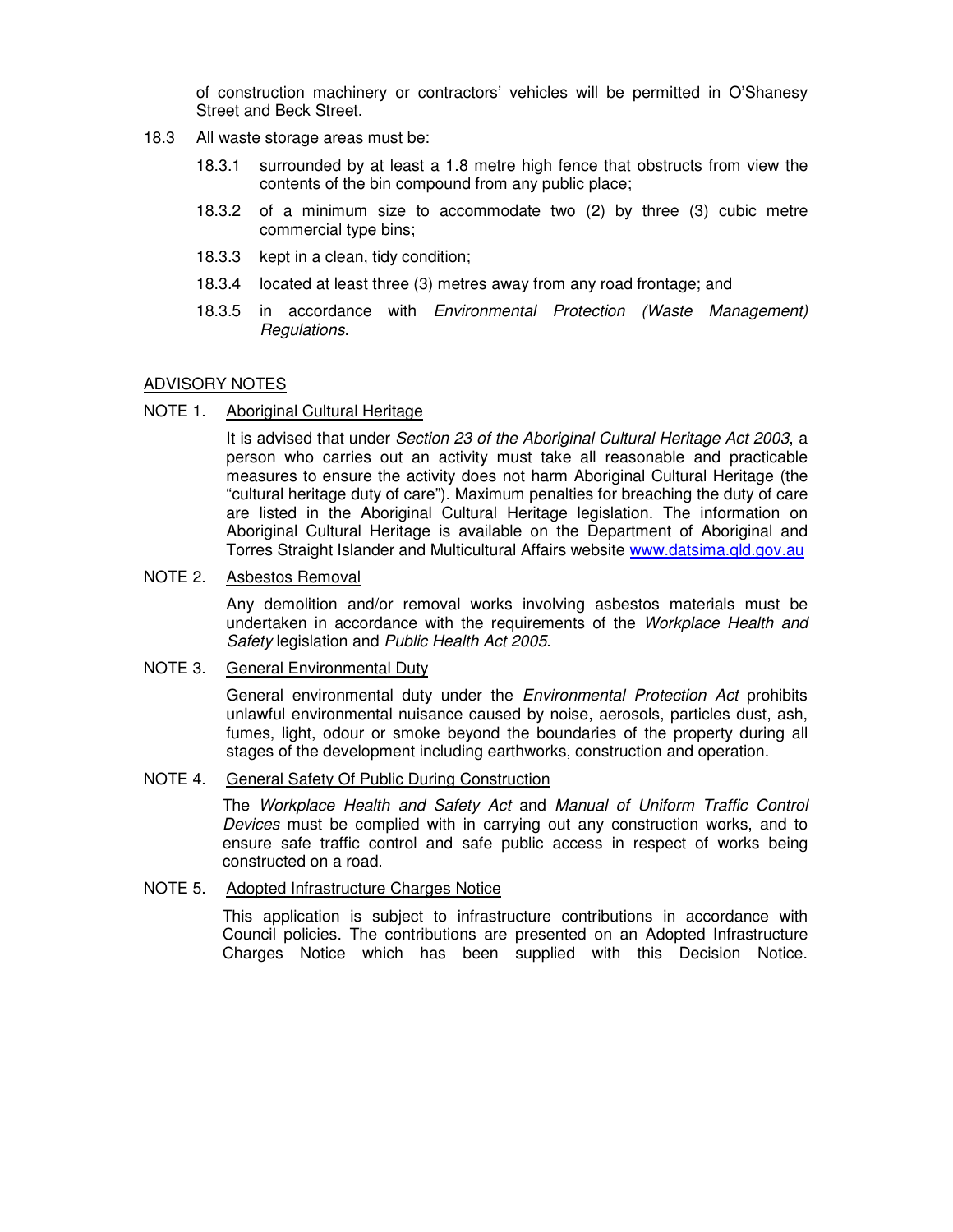

# **Attachment 2 - Appeal Rights**

PLANNING ACT 2016

The following is an extract from the Planning Act 2016 (Chapter 6)

#### **Appeal rights**

#### **229 Appeals to tribunal or P&E Court**

- (1) Schedule 1 states—
	- (a) matters that may be appealed to— (i) either a tribunal or the P&E Court; or (ii) only a tribunal; or (iii) only the P&E Court; and
	- (b) the person—
		- (i) who may appeal a matter (the **appellant**); and (ii) who is a respondent in an appeal of the matter; and (iii) who is a co-respondent in an appeal of the matter; and
		- (iv) who may elect to be a co-respondent in an appeal of the matter.
- (2) An appellant may start an appeal within the appeal period.
- (3) The **appeal period** is—
	- (a) for an appeal by a building advisory agency—10 business days after a decision notice for the decision is given to the agency or
	- (b) for an appeal against a deemed refusal—at any time after the deemed refusal happens; or
	- (c) for an appeal against a decision of the Minister, under chapter 7, part 4, to register premises or to renew the registration of premises—20 business days after a notice is published under section 269(3)(a) or (4); or
	- (d) for an appeal against an infrastructure charges notice— 20 business days after the infrastructure charges notice is given to the person; or
	- (e) for an appeal about a deemed approval of a development application for which a decision notice has not been given—30 business days after the applicant gives the deemed approval notice to the assessment manager; or
	- (f) for any other appeal—20 business days after a notice of the decision for the matter, including an enforcement notice, is given to the person.
	- Note—

See the P&E Court Act for the court's power to extend the appeal period.

- (4) Each respondent and co-respondent for an appeal may be heard in the appeal.
- (5) If an appeal is only about a referral agency's response, the assessment manager may apply to the tribunal or P&E Court to withdraw from the appeal.
- (6) To remove any doubt, it is declared that an appeal against an infrastructure charges notice must not be about—
	- (a) the adopted charge itself; or
	- (b) for a decision about an offset or refund—
		- (i) the establishment cost of trunk infrastructure identified in a LGIP; or
	- (ii) the cost of infrastructure decided using the method included in the local government's charges resolution.

#### **230 Notice of appeal**

- (1) An appellant starts an appeal by lodging, with the registrar of the tribunal or P&E Court, a notice of appeal that— (a) is in the approved form; and
	- (b) succinctly states the grounds of the appeal.
- (2) The notice of appeal must be accompanied by the required fee.
- (3) The appellant or, for an appeal to a tribunal, the registrar must, within the service period, give a copy of the notice of appeal to-
	- (a) the respondent for the appeal; and
	- (b) each co-respondent for the appeal; and
- (c) for an appeal about a development application under schedule 1, table 1, item 1—each principal submitter for the development application; and
- (d) for an appeal about a change application under schedule 1, table 1, item 2—each principal submitter for the change application; and
- (e) each person who may elect to become a co-respondent for the appeal, other than an eligible submitter who is not a principal submitter in an appeal under paragraph (c) or (d); and
- (f) for an appeal to the P&E Court—the chief executive; and
- (g) for an appeal to a tribunal under another Act—any other
- person who the registrar considers appropriate.

#### (4) The **service period** is—

- (a) if a submitter or advice agency started the appeal in the P&E Court-2 business days after the appeal is started; or
- (b) otherwise—10 business days after the appeal is started.
- (5) A notice of appeal given to a person who may elect to be a co-respondent must state the effect of subsection
- (6) A person elects to be a co-respondent by filing a notice of election, in the approved form, within 10 business days after the notice of appeal is given to the person*.*

#### **231 Other appeals**

- (1) Subject to this chapter, schedule 1 and the P&E Court Act, unless the Supreme Court decides a decision or other matter under this Act is affected by jurisdictional error, the decision or matter is non-appealable.
- (2) The Judicial Review Act 1991, part 5 applies to the decision or matter to the extent it is affected by jurisdictional error.
- (3) A person who, but for subsection (1) could have made an application under the Judicial Review Act 1991 in relation to the decision or matter, may apply under part 4 of that Act for a statement of reasons in relation to the decision or matter.
- (4) In this section— **decision** includes—
	- (a) conduct engaged in for the purpose of making a decision; and
	- (b) other conduct that relates to the making of a decision; and
	- (c) the making of a decision or the failure to make a decision; and
	- (d) a purported decision; and
	- (e) a deemed refusal.
- **non-appealable**, for a decision or matter, means the decision or matter—
	- (a) is final and conclusive; and
	- (b) may not be challenged, appealed against, reviewed, quashed, set aside or called into question in any other way under the Judicial Review Act 1991 or otherwise, whether by the Supreme Court, another court, a tribunal or another entity; and
	- (c) is not subject to any declaratory, injunctive or other order of the Supreme Court, another court, a tribunal or another entity on any ground.

#### **232 Rules of the P&E Court**

- (1) A person who is appealing to the P&E Court must comply with the rules of the court that apply to the appeal.
- (2) However, the P&E Court may hear and decide an appeal even if the person has not complied with rules of the P&E Court.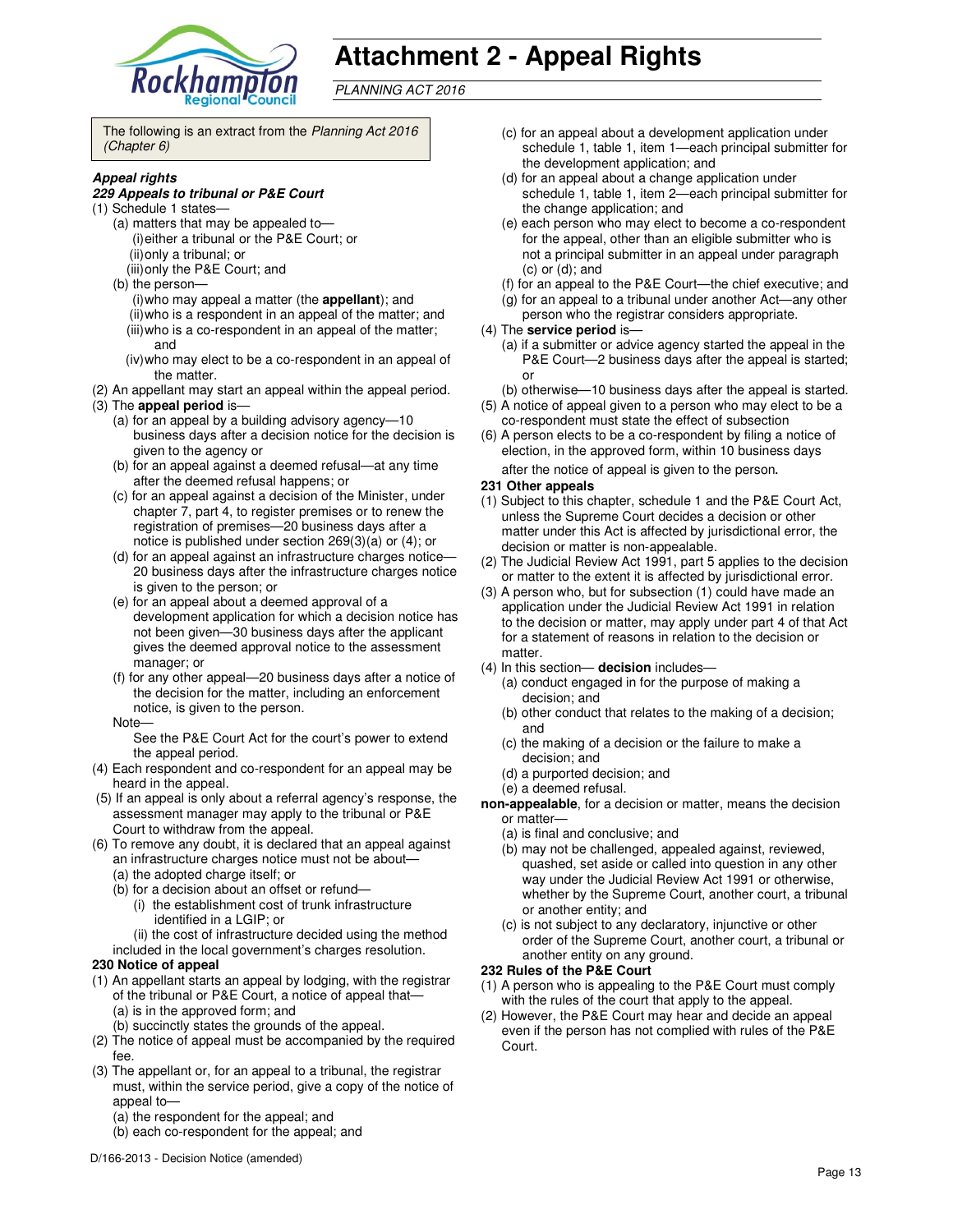

# **Appeal Rights**

PLANNING ACT 2016

# **Schedule 1**

#### **Appeals section 229 1 Appeal rights and parties to appeals**

- (1) Table 1 states the matters that may be appealed to—(a) the P&E court; or (b) a tribunal.
- (2) However, table 1 applies to a tribunal only if the matter involves—
	- (a) the refusal, or deemed refusal of a development application, for—
	- (i) a material change of use for a classified building; or
	- (ii) operational work associated with building work, a retaining wall, or a tennis court; or (b) a provision of a development approval for—
	- (i) a material change of use for a classified building; or
- (ii) operational work associated with building work, a retaining wall, or a tennis court; or
	- (c) if a development permit was applied for—the decision to give a preliminary approval for—
		- (i) a material change of use for a classified building; or
		- (ii) operational work associated with building work, a retaining wall, or a tennis court; or
	- (d) a development condition if—
		- (i) the development approval is only for a material change of use that involves the use of a building classified under the Building Code as a class 2 building; and
		- (ii) the building is, or is proposed to be, not more than 3 storeys; and
		- (iii) the proposed development is for not more than 60 sole-occupancy units; or
	- (e) a decision for, or a deemed refusal of, an extension application for a development approval that is only for a material change of use of a classified building; or
	- (f) a decision for, or a deemed refusal of, a change application for a development approval that is only for a material change of use of a classified building; or
	- (g) a matter under this Act, to the extent the matter relates to—
		- (i) the Building Act, other than a matter under that Act that may or must be decided by the Queensland Building and Construction Commission; or
		- (ii) the Plumbing and Drainage Act, part 4 or 5; or
	- (h) a decision to give an enforcement notice in relation to a matter under paragraphs (a) to (g); or
	- (i) a decision to give an infrastructure charges notice; or
	- (j) the refusal, or deemed refusal, of a conversion application; or
	- (k) a matter that, under another Act, may be appealed to the tribunal; or
	- (l) a matter prescribed by regulation.
- (3) Also, table 1 does not apply to a tribunal if the matter
- involves—
	- (a) for a matter in subsection  $(2)(a)$  to  $(d)$ 
		- (i) a development approval for which the development application required impact assessment; and
		- (ii) a development approval in relation to which the assessment manager received a properly made submission for the development application; or
	- (b) a provision of a development approval about the identification or inclusion, under a variation approval, of a matter for the development.
- (4) Table 2 states the matters that may be appealed only to the P&E Court.
- (5) Table 3 states the matters that may be appealed only to the tribunal.
- (6) In each table—
	- (a) column 1 states the appellant in the appeal; and
	- (b) column 2 states the respondent in the appeal; and
	- (c) column 3 states the co-respondent (if any) in the appeal; and
	- (d) column 4 states the co-respondents by election (if any) in the appeal.
- (7) If the chief executive receives a notice of appeal under section 230(3)(f), the chief executive may elect to be a corespondent in the appeal.

| Table 1<br>Appeals to the P&E Court and, for certain matters, to a tribunal                                                                                                                                                                                                                                                                    |                           |                                                              |                                                                                   |  |
|------------------------------------------------------------------------------------------------------------------------------------------------------------------------------------------------------------------------------------------------------------------------------------------------------------------------------------------------|---------------------------|--------------------------------------------------------------|-----------------------------------------------------------------------------------|--|
| 1. Development applications<br>An appeal may be made against-<br>(a) the refusal of all or part of the development application; or<br>(b) the deemed refusal of the development application; or<br>(c) a provision of the development approval; or<br>(d) if a development permit was applied for—the decision to give a preliminary approval. |                           |                                                              |                                                                                   |  |
| Column <sub>2</sub><br>Column 3<br>Column 4<br>Column 1<br>Appellant<br>Co-respondent<br>Co-respondent by election<br>Respondent<br>$($ if any $)$<br>$($ if any $)$                                                                                                                                                                           |                           |                                                              |                                                                                   |  |
| The applicant                                                                                                                                                                                                                                                                                                                                  | The assessment<br>manager | If the appeal is about<br>a concurrence<br>agency's referral | 1 A concurrence agency that is<br>not a co-respondent<br>2 If a chosen Assessment |  |

response—the

manager is the respondent-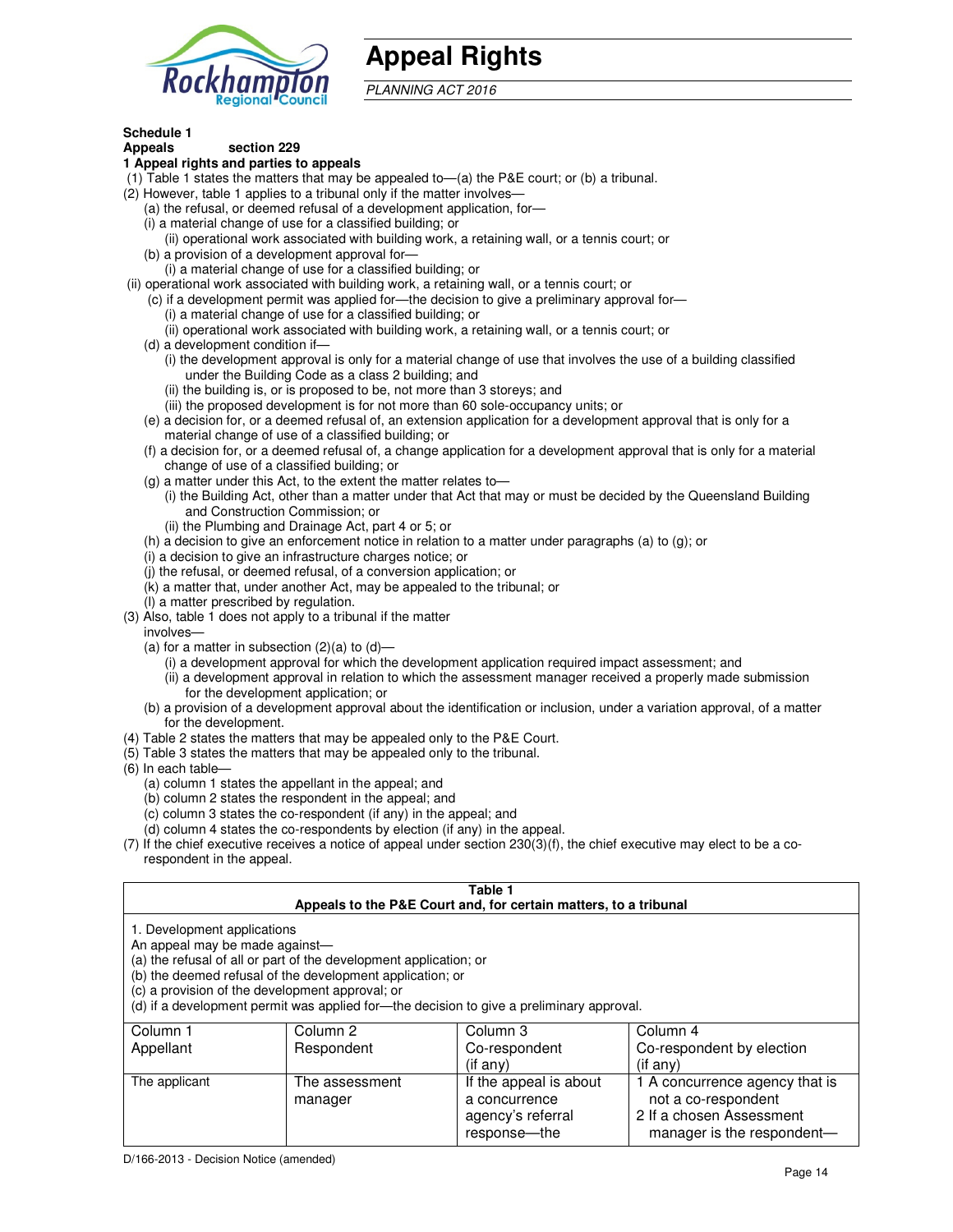| Table 1<br>Appeals to the P&E Court and, for certain matters, to a tribunal                                                                                                                                                                                                                                                                                                                                                                                                                                                                                                                                                                                                                                                                                                                                                                                                                                                                                       |                                                                                                                               |                                                                 |                                                                                                                                                                                                                                                                                                                                                 |  |
|-------------------------------------------------------------------------------------------------------------------------------------------------------------------------------------------------------------------------------------------------------------------------------------------------------------------------------------------------------------------------------------------------------------------------------------------------------------------------------------------------------------------------------------------------------------------------------------------------------------------------------------------------------------------------------------------------------------------------------------------------------------------------------------------------------------------------------------------------------------------------------------------------------------------------------------------------------------------|-------------------------------------------------------------------------------------------------------------------------------|-----------------------------------------------------------------|-------------------------------------------------------------------------------------------------------------------------------------------------------------------------------------------------------------------------------------------------------------------------------------------------------------------------------------------------|--|
|                                                                                                                                                                                                                                                                                                                                                                                                                                                                                                                                                                                                                                                                                                                                                                                                                                                                                                                                                                   |                                                                                                                               | concurrence agency                                              | the prescribed assessment<br>manager<br>3 Any eligible advice agency for<br>the application<br>4 Any eligible submitter for the<br>application                                                                                                                                                                                                  |  |
| 2. Change applications<br>An appeal may be made against-<br>(b) a deemed refusal of a change application.                                                                                                                                                                                                                                                                                                                                                                                                                                                                                                                                                                                                                                                                                                                                                                                                                                                         |                                                                                                                               |                                                                 | (a) a responsible entity's decision for a change application, other than a decision made by the P&E court; or                                                                                                                                                                                                                                   |  |
| Column 1<br>Appellant                                                                                                                                                                                                                                                                                                                                                                                                                                                                                                                                                                                                                                                                                                                                                                                                                                                                                                                                             | Column <sub>2</sub><br>Respondent                                                                                             | Column <sub>3</sub><br>Co-respondent<br>(if any)                | Column 4<br>Co-respondent by election<br>(if any)                                                                                                                                                                                                                                                                                               |  |
| 1 The applicant<br>2 If the responsible<br>entity is the<br>assessment<br>manager-an<br>affected entity that<br>gave a pre-request<br>notice or response<br>notice                                                                                                                                                                                                                                                                                                                                                                                                                                                                                                                                                                                                                                                                                                                                                                                                | The responsible<br>entity                                                                                                     | If an affected entity<br>starts the appeal-the<br>applicant     | 1 A concurrence agency for the<br>development application<br>2 If a chosen assessment<br>manager is the respondent-<br>the prescribed assessment<br>manager<br>3 A private certifier for the<br>development application<br>4 Any eligible advice agency for<br>the change application<br>5 Any eligible submitter for the<br>change application |  |
| 3. Extension applications<br>An appeal may be made against-                                                                                                                                                                                                                                                                                                                                                                                                                                                                                                                                                                                                                                                                                                                                                                                                                                                                                                       | (a) the assessment manager's decision about an extension application; or<br>(b) a deemed refusal of an extension application. |                                                                 |                                                                                                                                                                                                                                                                                                                                                 |  |
| Column 1<br>Appellant                                                                                                                                                                                                                                                                                                                                                                                                                                                                                                                                                                                                                                                                                                                                                                                                                                                                                                                                             | Column <sub>2</sub><br>Respondent                                                                                             | Column 3<br>Co-respondent<br>(if any)                           | Column 4<br>Co-respondent by election<br>(if any)                                                                                                                                                                                                                                                                                               |  |
| 1 The applicant<br>1.<br>For a matter other<br>2<br>than a deemed<br>refusal of an<br>extension<br>application $-$ a<br>concurrence<br>agency, other than<br>the chief executive,<br>for the application                                                                                                                                                                                                                                                                                                                                                                                                                                                                                                                                                                                                                                                                                                                                                          | The assessment<br>manager                                                                                                     | If a concurrence<br>agency starts the<br>appeal - the applicant | If a chosen assessment<br>manager is the respondent - the<br>prescribed assessment manager                                                                                                                                                                                                                                                      |  |
| 4. Infrastructure charges notices<br>An appeal may be made against an infrastructure charges notice on 1 or more of the following grounds<br>a) The notice involved an error relating to $-$<br>(i) The application of the relevant adopted charge; or<br>Examples of errors in applying an adopted charge -<br>The incorrect application of gross floor area for a non-residential development<br>Applying an incorrect 'use category', under a regulation, to the development<br>The working out of extra demands, for section 120; or<br>(i)<br>An offset or refund; or<br>(ii)<br>b) The was no decision about an offset or refund; or<br>c) If the infrastructure charges notice states a refund will be given - the timing for giving the refund; or<br>d) The amount of the charge is so unreasonable that no reasonable relevant local government could have<br>imposed the amount.<br>Column 1<br>Column <sub>2</sub><br>Column <sub>3</sub><br>Column 4 |                                                                                                                               |                                                                 |                                                                                                                                                                                                                                                                                                                                                 |  |
| Appellant                                                                                                                                                                                                                                                                                                                                                                                                                                                                                                                                                                                                                                                                                                                                                                                                                                                                                                                                                         | Respondent                                                                                                                    | Co-respondent                                                   | Co-respondent by election                                                                                                                                                                                                                                                                                                                       |  |

D/166-2013 - Decision Notice (amended)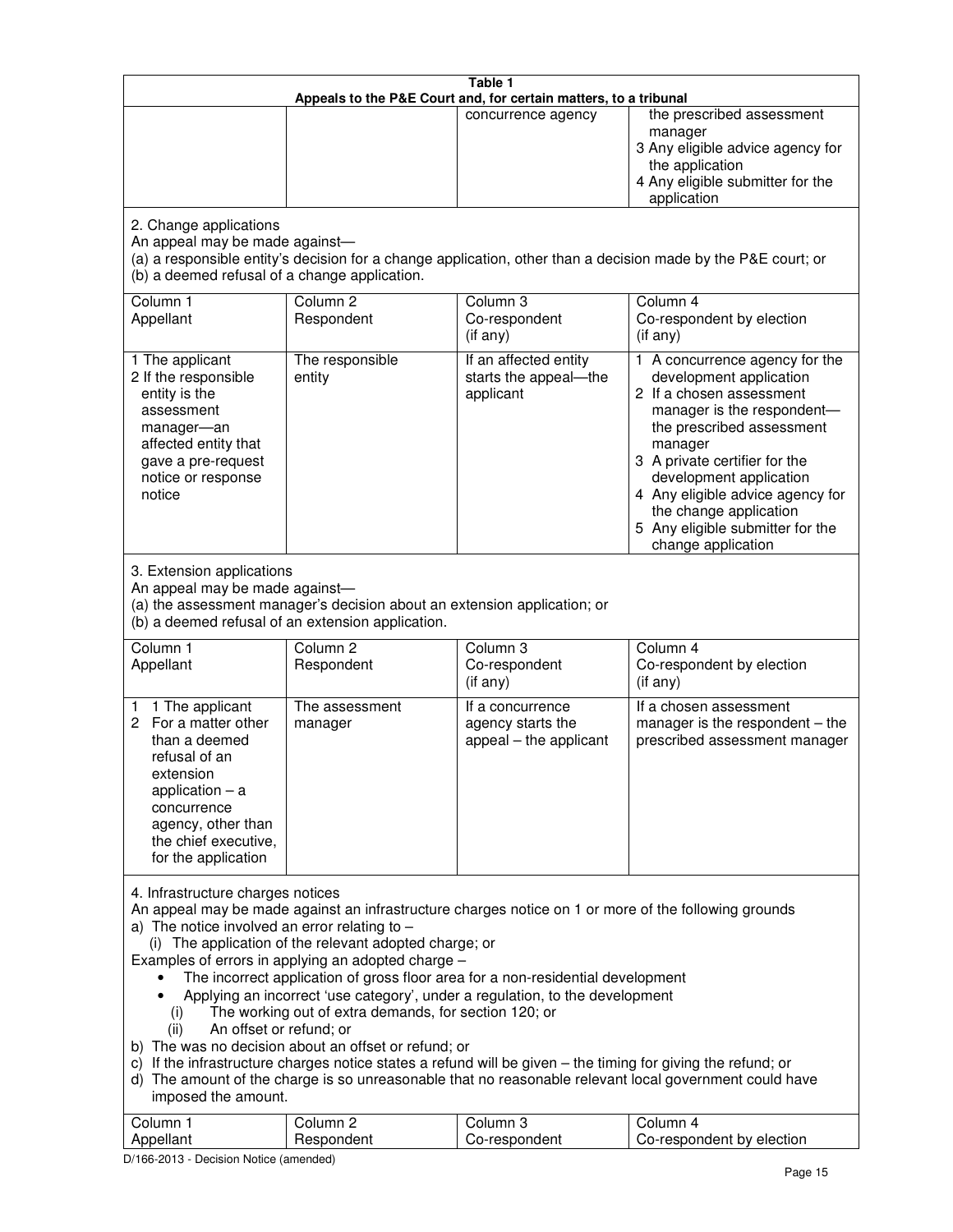| Table 1<br>Appeals to the P&E Court and, for certain matters, to a tribunal                                                                                                                                                                                                                                                                     |                                                                                                                                                       |                                                                                                                         |                                                                                                                                                                            |  |
|-------------------------------------------------------------------------------------------------------------------------------------------------------------------------------------------------------------------------------------------------------------------------------------------------------------------------------------------------|-------------------------------------------------------------------------------------------------------------------------------------------------------|-------------------------------------------------------------------------------------------------------------------------|----------------------------------------------------------------------------------------------------------------------------------------------------------------------------|--|
|                                                                                                                                                                                                                                                                                                                                                 |                                                                                                                                                       | (if any)                                                                                                                | $($ if any $)$                                                                                                                                                             |  |
| The person given the<br>Infrastructure charges<br>notice                                                                                                                                                                                                                                                                                        | The local government<br>that gave the<br>infrastructure charges<br>notice                                                                             | $\blacksquare$                                                                                                          |                                                                                                                                                                            |  |
| 5. Conversion applications<br>An appeal may be made against-<br>(a) the refusal of a conversion application; or                                                                                                                                                                                                                                 | (b) a deemed refusal of a conversion application.                                                                                                     |                                                                                                                         |                                                                                                                                                                            |  |
| Column 1<br>Appellant                                                                                                                                                                                                                                                                                                                           | Column <sub>2</sub><br>Respondent                                                                                                                     | Column 3<br>Co-respondent<br>(if any)                                                                                   | Column 4<br>Co-respondent by election<br>(if any)                                                                                                                          |  |
| The applicant                                                                                                                                                                                                                                                                                                                                   | The local government<br>to which the conversion<br>application was made                                                                               | $\blacksquare$                                                                                                          | $\overline{\phantom{a}}$                                                                                                                                                   |  |
| 6. Enforcement notices                                                                                                                                                                                                                                                                                                                          | An appeal may be made against the decision to give an enforcement notice.                                                                             |                                                                                                                         |                                                                                                                                                                            |  |
| Column 1<br>Appellant                                                                                                                                                                                                                                                                                                                           | Column <sub>2</sub><br>Respondent                                                                                                                     | Column 3<br>Co-respondent<br>(if any)                                                                                   | Column 4<br>Co-respondent by election<br>(if any)                                                                                                                          |  |
| The person given the<br>enforcement notice                                                                                                                                                                                                                                                                                                      | The enforcement<br>authority                                                                                                                          |                                                                                                                         | If the enforcement authority is<br>not the local government for<br>the premises in relation to which<br>the offence is alleged to have<br>happened-the local<br>government |  |
|                                                                                                                                                                                                                                                                                                                                                 |                                                                                                                                                       | Table 2<br>Appeals to the P&E Court only                                                                                |                                                                                                                                                                            |  |
| 1. Appeals from tribunal<br>section 252, on the ground of-<br>(b) jurisdictional error.                                                                                                                                                                                                                                                         | An appeal may be made against a decision of a tribunal, other than a decision under<br>(a) an error or mistake in law on the part of the tribunal; or |                                                                                                                         |                                                                                                                                                                            |  |
| Column 1<br>Appellant                                                                                                                                                                                                                                                                                                                           | Column 2<br>Respondent                                                                                                                                | Column 3<br>Co-respondent<br>$($ if any $)$                                                                             | Column 4<br>Co-respondent by election<br>(i f any)                                                                                                                         |  |
| A party to the<br>proceedings for the<br>decision                                                                                                                                                                                                                                                                                               | The other party to the<br>proceedings for the<br>decision                                                                                             | $\qquad \qquad \blacksquare$                                                                                            |                                                                                                                                                                            |  |
| 2. Eligible submitter appeals<br>An appeal may be made against the decision to give a development approval, or an approval for a change<br>application, to the extent that the decision relates to-<br>(a) any part of the development application for the development approval that required impact assessment; or<br>(b) a variation request. |                                                                                                                                                       |                                                                                                                         |                                                                                                                                                                            |  |
| Column 1<br>Appellant                                                                                                                                                                                                                                                                                                                           | Column 2<br>Respondent                                                                                                                                | Column 3<br>Co-respondent<br>$($ if any $)$                                                                             | Column 4<br>Co-respondent by election<br>(if any)                                                                                                                          |  |
| 1 For a development<br>application-an<br>eligible submitter for<br>the development<br>application<br>2 For a change                                                                                                                                                                                                                             | 1 For a development<br>application-the<br>assessment<br>manager<br>2 For a change<br>application-the                                                  | 1 The applicant<br>2 If the appeal is about<br>a concurrence<br>agency's referral<br>response-the<br>concurrence agency | Another eligible<br>submitter for the<br>application                                                                                                                       |  |

D/166-2013 - Decision Notice (amended)

eligible submitter for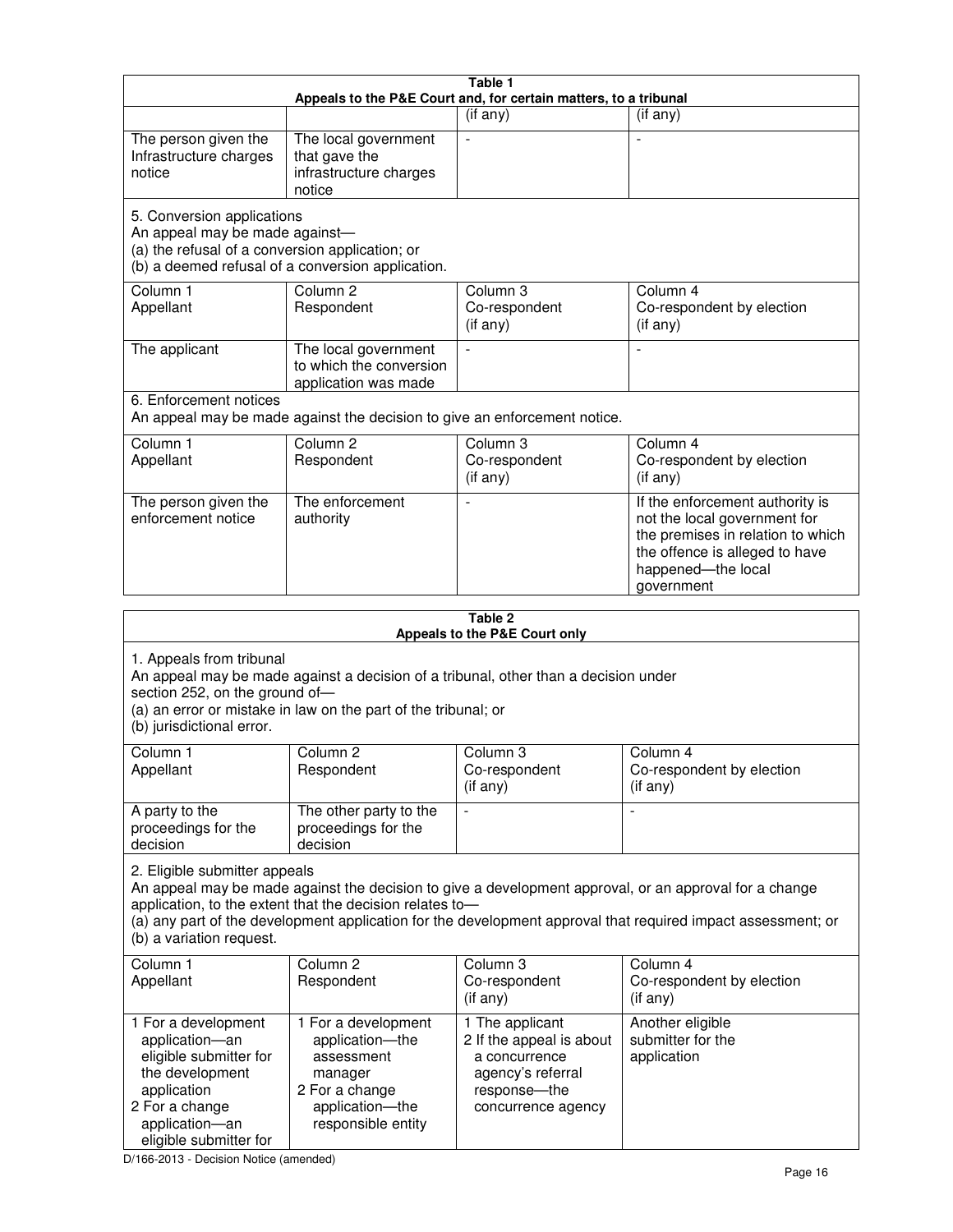| Table 2<br>Appeals to the P&E Court only                                                                                                                                                                                                                                                                                                                                                                           |                                                                                                                                                                                                      |                                                                                                                         |                                                                                        |  |
|--------------------------------------------------------------------------------------------------------------------------------------------------------------------------------------------------------------------------------------------------------------------------------------------------------------------------------------------------------------------------------------------------------------------|------------------------------------------------------------------------------------------------------------------------------------------------------------------------------------------------------|-------------------------------------------------------------------------------------------------------------------------|----------------------------------------------------------------------------------------|--|
| the change<br>application                                                                                                                                                                                                                                                                                                                                                                                          |                                                                                                                                                                                                      |                                                                                                                         |                                                                                        |  |
| 3. Eligible submitter and eligible advice agency appeals<br>An appeal may be made against a provision of a development approval, or failure to<br>include a provision in the development approval, to the extent the matter relates to-<br>(a) any part of the development application or the change application, for the development approval, that<br>required impact assessment; or<br>(b) a variation request. |                                                                                                                                                                                                      |                                                                                                                         |                                                                                        |  |
| Column 1<br>Appellant                                                                                                                                                                                                                                                                                                                                                                                              | Column <sub>2</sub><br>Respondent                                                                                                                                                                    | Column 3<br>Co-respondent<br>(if any)                                                                                   | Column 4<br>Co-respondent by election<br>(if any)                                      |  |
| 1 For a development<br>application-an<br>eligible submitter for<br>the development<br>application<br>2 For a change<br>application-an<br>eligible submitter for<br>the change<br>application<br>3 An eligible advice<br>agency for the<br>development<br>application or change<br>application                                                                                                                      | 1 For a development<br>application-the<br>assessment<br>manager<br>2 For a change<br>application-the<br>responsible entity                                                                           | 1 The applicant<br>2 If the appeal is about<br>a concurrence<br>agency's referral<br>response-the<br>concurrence agency | Another eligible submitter for the<br>application                                      |  |
| 4. Compensation claims<br>An appeal may be made against-                                                                                                                                                                                                                                                                                                                                                           | (a) a decision under section 32 about a compensation claim; or<br>(b) a decision under section 265 about a claim for compensation; or<br>(c) a deemed refusal of a claim under paragraph (a) or (b). |                                                                                                                         |                                                                                        |  |
| Column <sub>1</sub><br>Appellant                                                                                                                                                                                                                                                                                                                                                                                   | Column <sub>2</sub><br>Respondent                                                                                                                                                                    | Column 3<br>Co-respondent<br>(if any)                                                                                   | Column 4<br>Co-respondent by election<br>(if any)                                      |  |
| A person dissatisfied<br>with the decision                                                                                                                                                                                                                                                                                                                                                                         | The local<br>government to which<br>the claim was made                                                                                                                                               |                                                                                                                         |                                                                                        |  |
| 5. Registered premises                                                                                                                                                                                                                                                                                                                                                                                             |                                                                                                                                                                                                      | An appeal may be made against a decision of the Minister under chapter 7, part 4.                                       |                                                                                        |  |
| Column <sub>1</sub><br>Appellant                                                                                                                                                                                                                                                                                                                                                                                   | Column <sub>2</sub><br>Respondent                                                                                                                                                                    | Column <sub>3</sub><br>Co-respondent<br>(if any)                                                                        | Column 4<br>Co-respondent by election<br>(i f any)                                     |  |
| 1 A person given a<br>decision notice about<br>the decision<br>2 If the decision is to<br>register premises or<br>renew the<br>registration of<br>premises-an owner<br>or occupier of<br>premises in the<br>affected area for the<br>registered premises<br>who is dissatisfied<br>with the decision                                                                                                               | The Minister                                                                                                                                                                                         | L,                                                                                                                      | If an owner or occupier starts the<br>appeal – the owner of the<br>registered premises |  |